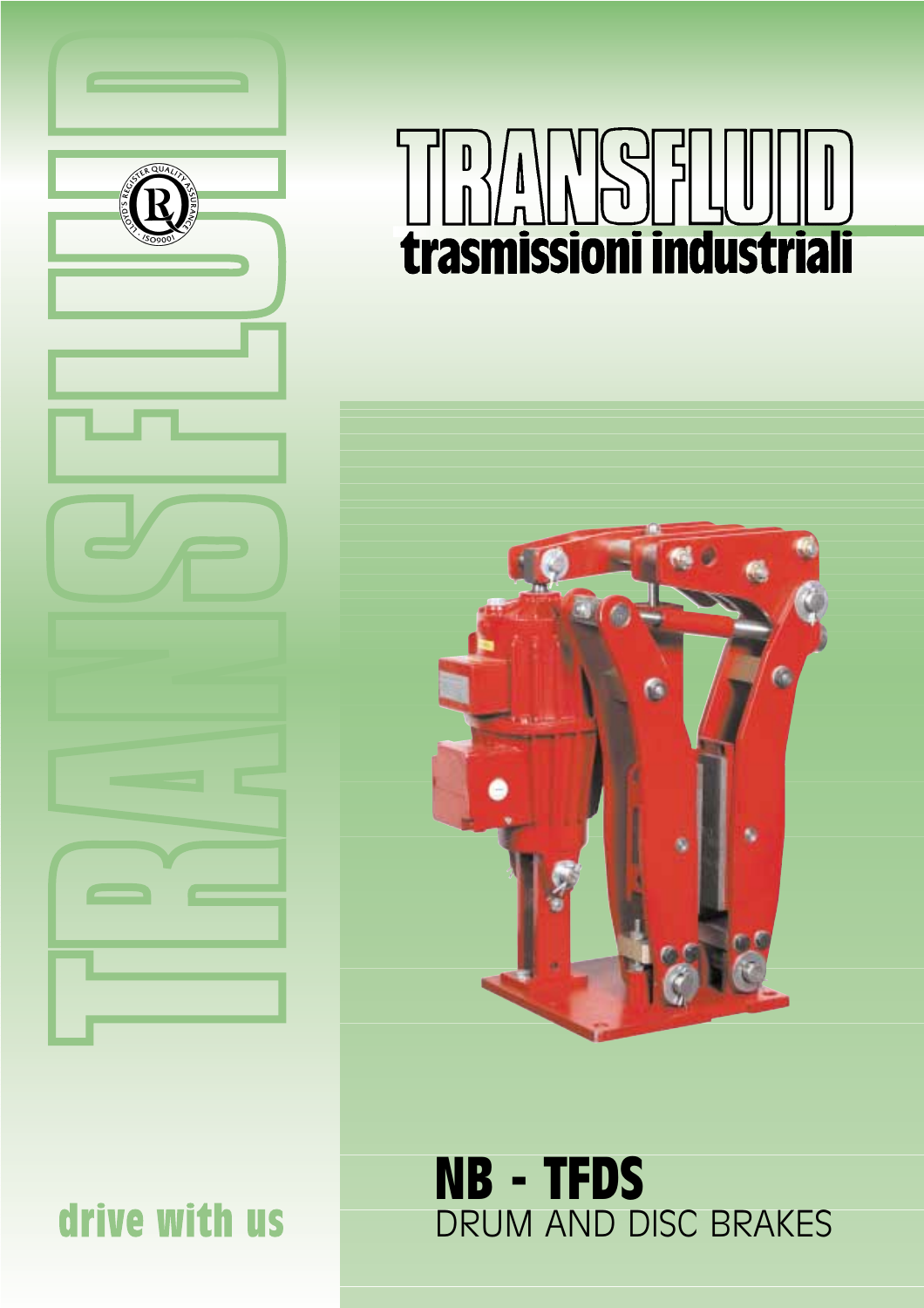#### **1. Operation**

- TF Drum and Disc Brakes are negative type i.e. the braking action happens when the brake is not electrically actuated. The braking force is obtained by means of a spring that, through a suitable system of levers, transmits its amplified force to the braking drums through the braking pads.

#### **2. Technical Features**

- Welded steel frame in accordance to DIN 15435 (drum brakes). Zinc coated steel frame (disc brakes).
- Epoxy resin painting (2 coatings) with RAL 3000 final color.
- Manganese phosphated pins (drum brakes). Stainless steel pins (disc brakes).
- Self lubricating bushes and stainless steel pins.
- Light alloy drums with asbestos free glued braking pads (drum brakes) Asbestos free lining pads, glued to easy-to-replace plates (disc brakes).
- Friction coefficient  $\mu = 0.42$ .
- Braking torque scale indicator.
- Protection grade IP 56.

#### **3. Optionals (upon request)**

- Automatic wear compensation device.
- Lining max wear indicator, fitted on rod.
- Open brake indicator, either fitted on thrustor or on spring set (to be specified).
- Adjustable delay valve.
- Brake manual opening lever.
- Protection grade IP65.
- Braking drums 50% wider (drum brakes).
- Stainless steel pins instead of phosphated pins (drum brakes).

#### **4. Thrustor Types**

- TRANSFLUID Electrohydraulic (Standard).
- EMG ELTMA Electrohydraulic (Upon request).
- EMG ELDRO Electrohydraulic (Upon request).
- Pneumatic (Upon request).



#### **TAB. A**

| <b>Brake</b><br><b>Series</b> |     |     | Maximum brake torque Nm | <b>Thrustor</b> |      |      | TF 22/50  TF 30/50   TF 60/50   TF 75/50   TF 80/60   TF 200/60   TF 300/60 |
|-------------------------------|-----|-----|-------------------------|-----------------|------|------|-----------------------------------------------------------------------------|
|                               |     |     |                         |                 |      |      |                                                                             |
| <b>NB 160</b>                 | 120 |     |                         |                 |      |      |                                                                             |
| <b>NB 200</b>                 | 160 | 240 |                         |                 |      |      |                                                                             |
| <b>NB 250</b>                 | 220 | 250 | 500                     |                 |      |      |                                                                             |
| <b>NB 315</b>                 | 250 | 350 | 700                     | 1000            |      |      |                                                                             |
| <b>NB 400</b>                 |     | 500 | 870                     | 1250            | 2100 |      |                                                                             |
| <b>NB 500</b>                 |     |     | 1100                    | 1600            | 2700 | 4400 |                                                                             |
| <b>NB 630</b>                 |     |     |                         |                 | 3270 | 5400 | 7800                                                                        |

#### **5. Brake Selection Data**

- Type of application.
- Stops per hour.
- Required voltage (standard  $230/400$  V 50 Hz).
- Air pressure supply (in case of pneumatic actuator).
- Required optionals.
- Drum diameter and width (drum brakes). - Disc diameter (disc brakes). Standard disc thickness is 30 mm.
- **6. Abbreviations of actuators**
- TF: TRANSFLUID Electrohydraulic actuator.
- Ed: ELDRO Electrohydraulic actuator.
- Eb: ELTMA Electrohydraulic actuator .

#### **7. Abbreviations of Drum and Disc Brakes**

- FCA: Open brake indicator.
- FCU: Maximum wear indicator.
- LSM: Manual disengagement lever.
- SV: Adjustable delay valve.
- RG: Automatic wear compensation device.

Drum brakes only:

- L: Special large drums.
- INOX: Stainless steel pins.
- Disc brakes only:
- DX: Right hand execution. - SX: Left hand execution.
- 
- **8. Applications**
- Brake for lifting service.
- Brake for translating service.
- Emergency brake.
- Safety brake.
- **9. Quick Selection Tables**
- **TAB. A** ) DRUM BRAKES.
- **TAB. B** ) DISC BRAKES.



#### **TAB. B**

| <b>Brake</b><br><b>Series</b> | <b>Disc</b><br>dia. |     |     | Maximum brake torque Nm | Thrustor |       |                                                                   |
|-------------------------------|---------------------|-----|-----|-------------------------|----------|-------|-------------------------------------------------------------------|
|                               | mm                  |     |     |                         |          |       | TF 22/50   TF 30/50   TF 60/50   TF 80/60   TF 200/60   TF 300/60 |
|                               | 355                 | 290 | 435 | 870                     |          |       |                                                                   |
| <b>TFDS1</b>                  | 400                 | 340 | 490 | 980                     |          |       |                                                                   |
|                               | 450                 | 390 | 530 | 1060                    |          |       |                                                                   |
|                               | 500                 | 440 | 575 | 1150                    |          |       |                                                                   |
|                               | 450                 |     |     | 1350                    | 2700     | 4500  |                                                                   |
|                               | 500                 |     |     | 1500                    | 3000     | 5000  |                                                                   |
| <b>TFDS 2</b>                 | 560                 |     |     | 1700                    | 3400     | 5700  |                                                                   |
|                               | 630                 |     |     | 1850                    | 3700     | 6200  |                                                                   |
|                               | 710                 |     |     | 2100                    | 4200     | 7000  |                                                                   |
|                               | 630                 |     |     |                         | 3900     | 6500  | 9750                                                              |
|                               | 710                 |     |     |                         | 4410     | 7350  | 11000                                                             |
| <b>TFDS3</b>                  | 800                 |     |     |                         | 5050     | 8500  | 12750                                                             |
|                               | 1000                |     |     |                         | 6300     | 10500 | 15750                                                             |
|                               | 1250                |     |     |                         | 7700     | 12800 | 19000                                                             |

### drive with us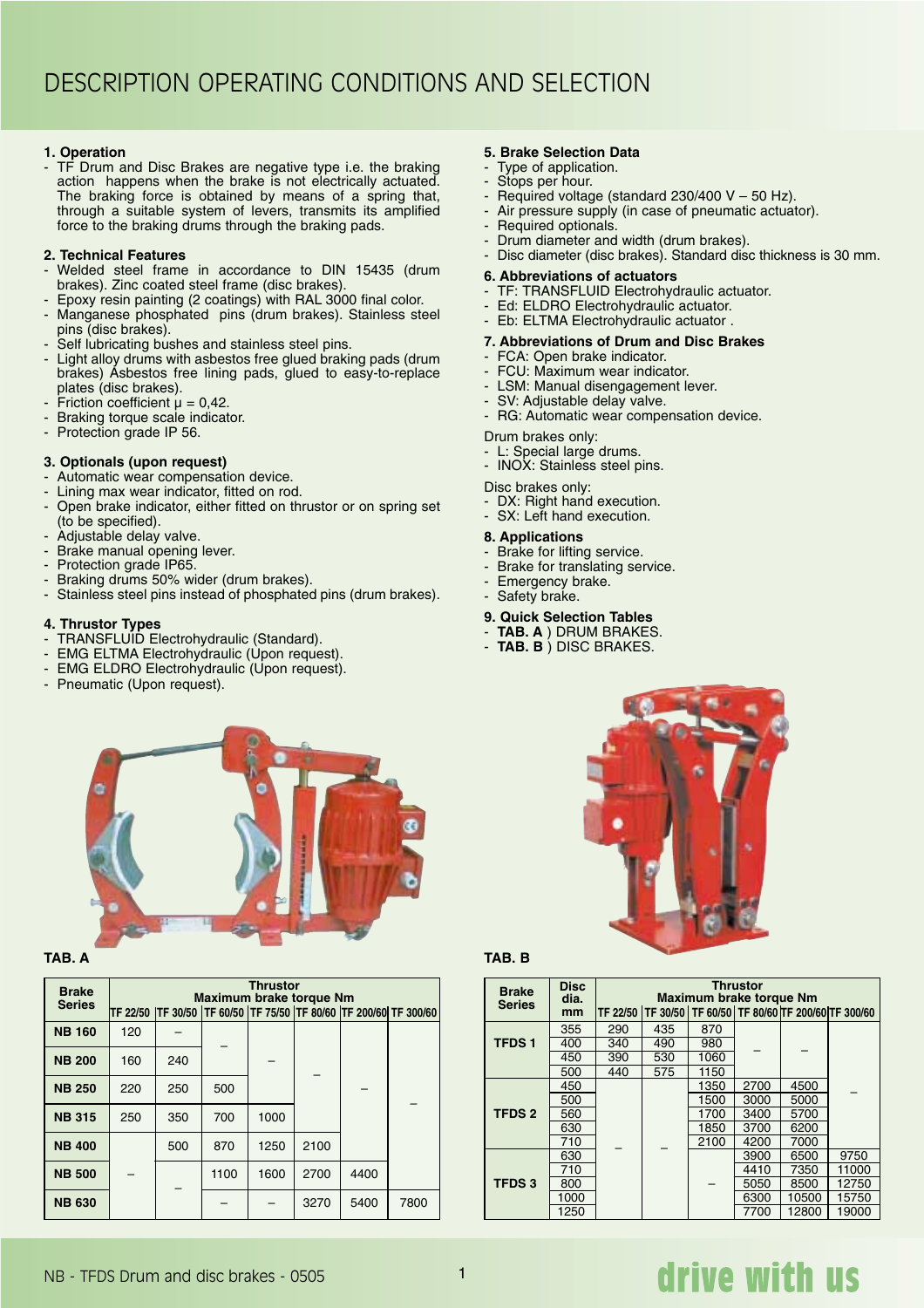



#### **TAB. C**

|                            |                       | Dimensions mm. |     |     |     |           |        |     |     |                          |     |              |     |     | <b>Brake</b> | <b>Total</b> |              |              |  |  |  |    |
|----------------------------|-----------------------|----------------|-----|-----|-----|-----------|--------|-----|-----|--------------------------|-----|--------------|-----|-----|--------------|--------------|--------------|--------------|--|--|--|----|
| <b>SERIES</b><br><b>NB</b> | Thrustor<br><b>TF</b> | D              | A   | в   | C   | <b>Nr</b> | d<br>Ø | F   | G   | $(G_1)$                  | H   | $H_1$<br>max | K   | L   | P            | T.           | Weight<br>Kg | Weight<br>Kg |  |  |  |    |
| 160                        |                       | 160            | 200 | 120 |     |           | 12     | 50  | 55  | $\overline{\phantom{0}}$ | 130 |              | 362 | 80  | 140          |              | 9            | 16           |  |  |  |    |
| 200                        | 22/50                 |                |     |     | 40  |           |        |     |     |                          |     | 376          | 386 |     |              | 10           |              | 18           |  |  |  |    |
| 200                        | 30/50                 | 200            | 250 | 145 |     |           | 14     | 55  | 70  | 105                      | 160 | 471          | 443 | 92  | 165          |              | 11           | 26           |  |  |  |    |
|                            | 22/50                 |                |     |     |     |           |        |     |     |                          |     |              | 453 |     |              |              |              | 25           |  |  |  |    |
| 250                        | 30/50                 | 250            | 310 | 180 | 50  |           |        | 65  | 90  | 135                      | 190 | 517          | 478 | 110 | 207          |              | 18           | 30           |  |  |  |    |
|                            | 60/50                 |                |     |     |     |           |        |     |     |                          |     |              | 516 |     |              |              |              | 32           |  |  |  |    |
|                            | 22/50                 | 315            |     |     |     |           | 18     | 80  | 110 | 165                      | 230 | 523          | 541 | 120 | 255          | 12           | 29           | 36           |  |  |  |    |
| 315                        | 30/50                 |                | 380 | 220 |     |           |        |     |     |                          |     |              | 566 |     |              |              |              | 41           |  |  |  |    |
|                            | 60/50                 |                |     |     |     |           |        |     |     |                          |     |              | 574 |     |              |              |              | 43           |  |  |  |    |
|                            | 75/50                 |                |     |     |     | 4         |        |     |     |                          |     |              |     |     |              |              |              |              |  |  |  |    |
|                            | 30/50                 | 400            |     | 270 |     |           |        |     |     |                          |     |              |     |     |              |              |              |              |  |  |  | 60 |
| 400                        | 60/50                 |                | 480 |     | 60  |           |        | 100 | 140 | 210                      | 280 | 600          | 669 | 150 | 312          |              | 48           | 62           |  |  |  |    |
|                            | 75/50                 |                |     |     |     |           |        |     |     |                          |     |              |     |     |              |              |              |              |  |  |  |    |
|                            | 80/60.2               |                |     |     |     |           | 22     |     |     |                          |     |              | 668 |     |              | 15           |              | 69           |  |  |  |    |
|                            | 60/50                 |                |     |     |     |           |        |     |     |                          |     |              | 693 |     |              |              |              | 93           |  |  |  |    |
| 500                        | 75/50                 | 500            | 586 | 325 |     |           |        | 130 | 180 | 270                      | 340 | 800          |     | 180 | 400          |              |              | 96           |  |  |  |    |
|                            | 80/60.2               |                |     |     |     |           |        |     |     |                          |     |              | 712 |     |              |              | 79           | 100          |  |  |  |    |
|                            | 200/60                |                |     |     |     |           |        |     |     |                          |     |              | 723 |     |              |              |              | 122          |  |  |  |    |
|                            | 80/60.2               |                |     |     |     |           |        |     |     |                          |     |              |     |     |              |              |              | 143          |  |  |  |    |
| 630                        | 200/60                | 630            | 700 | 400 | 100 |           | 27     | 170 | 225 | 335                      | 420 | 888          | 903 | 250 | 475          | 20           | 122          | 165          |  |  |  |    |
|                            | 300/60                |                |     |     |     |           |        |     |     |                          |     |              |     |     |              |              |              | 167          |  |  |  |    |

**G1** INCREASED WIDTH BRAKE DRUM

DIMENSIONS ARE SUBJECT TO ALTERATION WITHOUT NOTICE